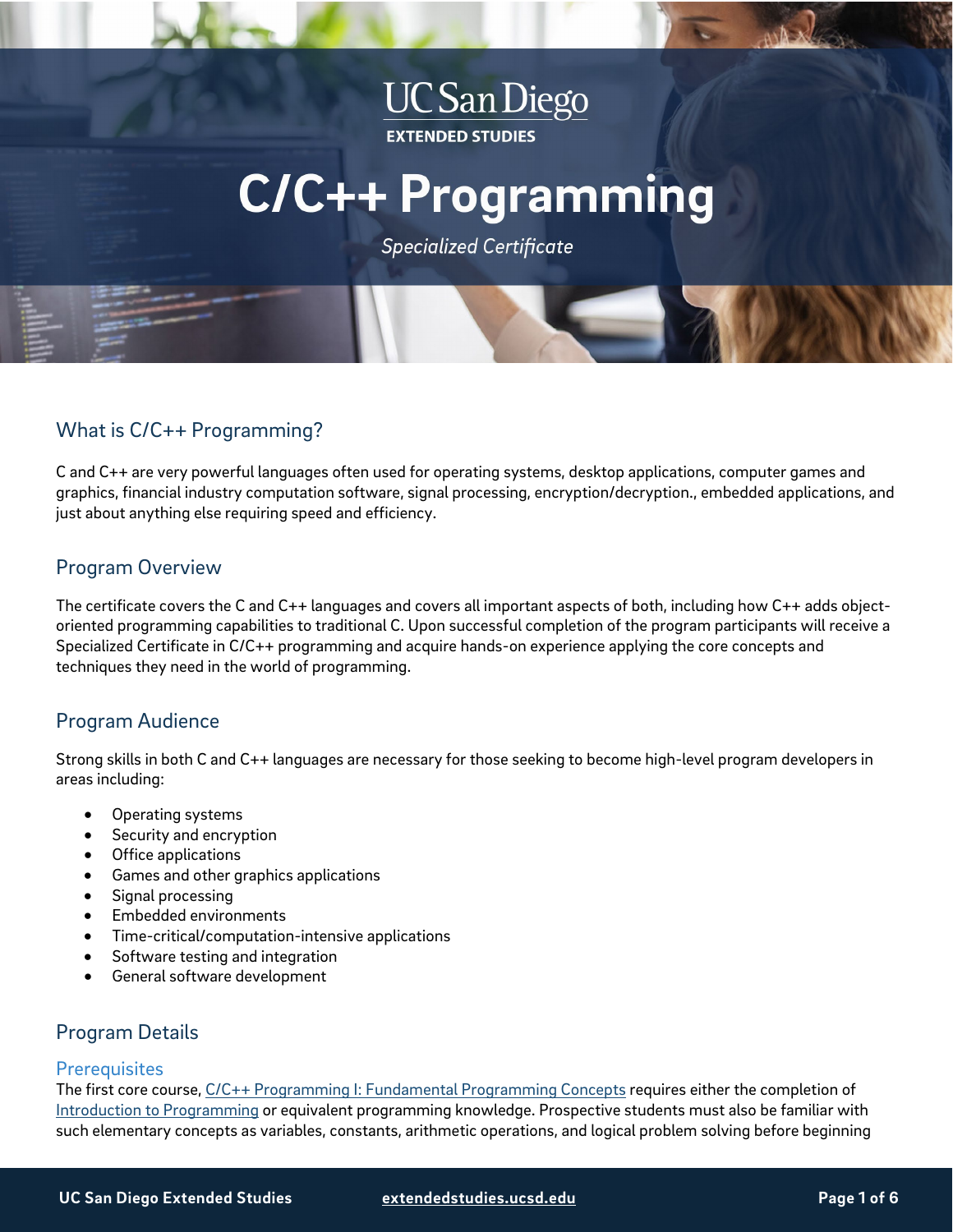*Specialized Certificate*

the required courses. All required courses are designed to be taken sequentially and must be taken in the order shown on the course matrix.

The prerequisite is not required in order to complete the certificate. However, it serves as a guideline to students as to the level of knowledge required for students enrolling into the first required course in this program. Those with little to no programming experience must take the [Introduction to Programming](https://extension.ucsd.edu/courses-and-programs/introduction-to-programming?utm_source=faqs-pdf&utm_medium=pdf&utm_campaign=bst-cplus-programming) course prior to enrolling i[n C/C++ Programming I:](https://extension.ucsd.edu/courses-and-programs/c-c-programming-i-fundamental-programming-concepts?utm_source=faqs-pdf&utm_medium=pdf&utm_campaign=bst-cplus-programming)  [Fundamental Programming Concepts.](https://extension.ucsd.edu/courses-and-programs/c-c-programming-i-fundamental-programming-concepts?utm_source=faqs-pdf&utm_medium=pdf&utm_campaign=bst-cplus-programming) Those who wish to skip the prerequisite may do so without a department waiver. Please email [infotech@ucsd.edu](mailto:infotech@ucsd.edu) if you would like to see the syllabus of the prerequisite course.

#### Length

Most students complete the program in one year or just over one year by taking on course per quarter for four or five consecutive quarters. You have up to five years to complete all requirements for the certificate.

#### **Cost**

<span id="page-1-0"></span>Each class is currently \$725. The total cost of the program is \$3,720, which includes the \$95 certificate fee. If the "Introduction to Programming" course is waivered, the cost of the program is \$2,995. Please note that all fees are subject to change and do not include books.

#### Requirements

There are four required courses in the C/C++ Programming certificate program. You must take the program courses in the order listed in the chart below, which shows when and in what format courses are offered.

Those with little to no programming experience must take the [Introduction to Programming](https://extension.ucsd.edu/courses-and-programs/introduction-to-programming?utm_source=faqs-pdf&utm_medium=pdf&utm_campaign=bst-cplus-programming) course prior to enrolling in  $C/C++$  Programming I: Fundamental Programming Concepts. Those who wish to skip the prerequisite, because they have programming experience, may do so without a department waiver.

| <b>Course Title</b>                                                    | <b>Course No.</b> | <b>Units</b> | <b>Course Offered</b> |               |               |               |
|------------------------------------------------------------------------|-------------------|--------------|-----------------------|---------------|---------------|---------------|
|                                                                        |                   |              | Fall                  | <b>Winter</b> | <b>Spring</b> | <b>Summer</b> |
| <b>Prerequisite Course</b>                                             |                   |              |                       |               |               |               |
| <b>Introduction to Programming</b>                                     | CSE-40028         | 3.0          | Online                | Online        | Online        | Online        |
| <b>Required Courses</b>                                                |                   |              |                       |               |               |               |
| C/C++ Programming I: Fundamental<br><b>Programming Concepts</b>        | CSE-40475         | 3.0          | Online                | Online        | Online        | Online        |
| C/C++ Programming II: Dynamic Memory and<br>File I/) Concepts          | CSE-40476         | 3.0          | Online                | Online        | Online        | Online        |
| C/C++ Programming III: Intermediate<br><b>Programming with Objects</b> | CSE-40477         | 3.0          | Online                |               | Online        | Online        |
| C/C++ Programming IV: Advanced<br><b>Programming with Objects</b>      | CSE-40478         | 3.0          | Online                | Online        |               | In-class      |

#### **Electives**

There are no elective courses in this program.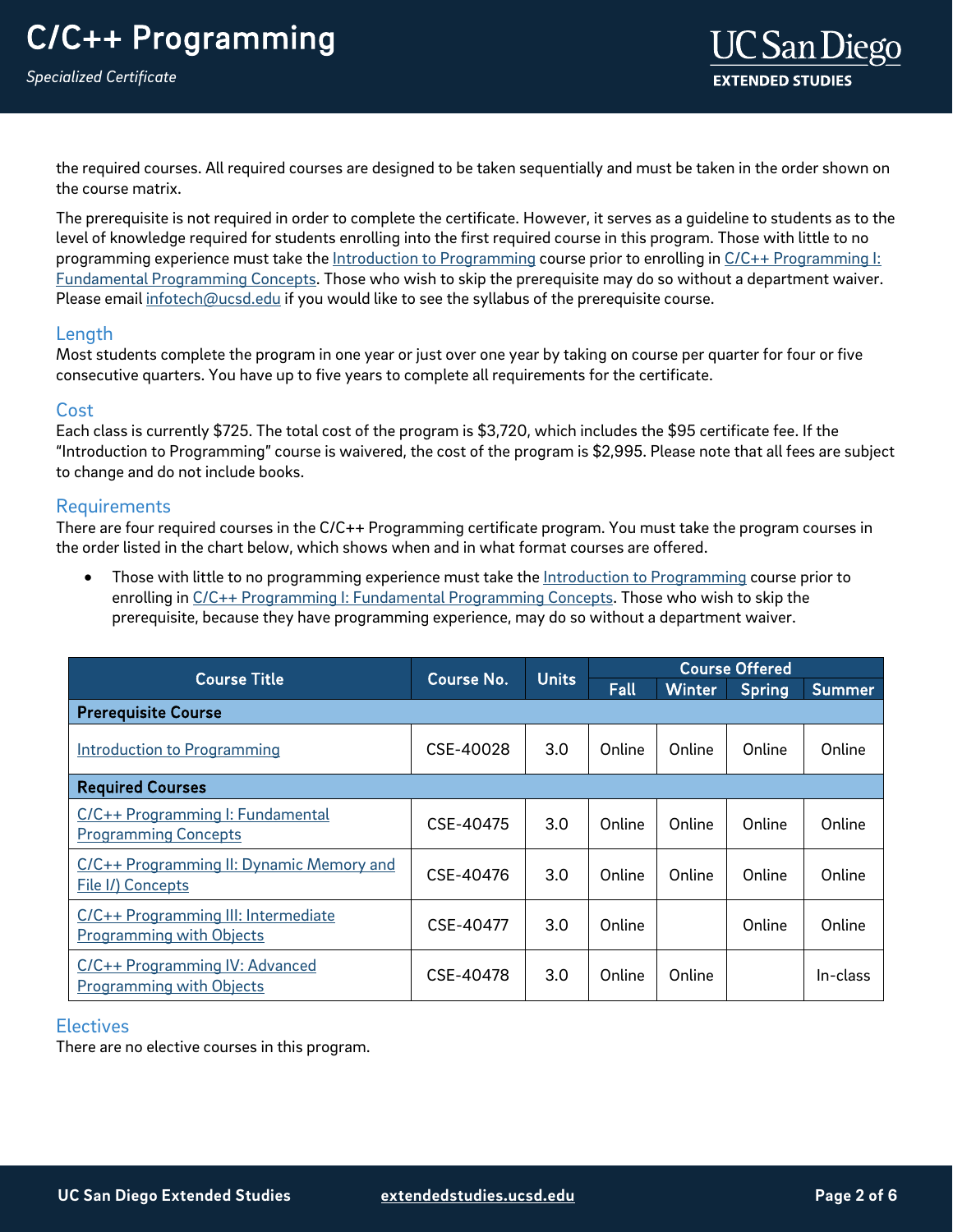*Specialized Certificate*

## Frequently Asked Questions

### About the Certificate

#### How do I apply to the certificate Program?

STEP 1: If you have a My Extension account, skip to Step 2. If you do not have a My Extension account, go to [myextension.ucsd.edu,](https://myextension.ucsd.edu/) click "Create an account" on the right side of the page, and follow the instructions to create an account. Once you have a My Extension account, continue to Step 2.

STEP 2: Click on the "Apply Now" button on the [certificate page.](https://extension.ucsd.edu/courses-and-programs/c-c-programming?utm_source=faqs-pdf&utm_medium=pdf&utm_campaign=bst-cplus-programming) Complete the required fields on the application. Then click Save Your Work button. Once you have saved the application, the "Submit" button will appear. Click the "Submit" button to submit your application for review and consideration. Once submitted, your application cannot be changed. You can track the progress of your application at [My Extension.](https://myextension.ucsd.edu/)

#### Is there an application fee for the certificate program?

Current application or certificate fees, if any, are listed under the "Apply Now" button on th[e certificate page](https://extension.ucsd.edu/courses-and-programs/c-c-programming?utm_source=faqs-pdf&utm_medium=pdf&utm_campaign=bst-cplus-programming) on our website.

#### Is this program in-class or online?

The courses are offered in online format. For online classes, all assignments and test/quizzes are completed online and submitted through [Canvas,](https://ucsdextension.zendesk.com/hc/en-us/articles/360039110812--Take-an-online-course-tour-Canvas-) our online learning platform.

#### Can the prerequisite be waived if I have taken a programming course elsewhere or have equivalent working knowledge?

The prerequisite is not required in order to complete the certificate. However, it serves as a guideline to students as to the level of knowledge required for students enrolling into the first required course in this program. Those with little to no programming experience must take the [Introduction to Programming](https://extension.ucsd.edu/courses-and-programs/introduction-to-programming?utm_source=faqs-pdf&utm_medium=pdf&utm_campaign=bst-cplus-programming) course prior to enrolling in C/C++ Programming I: [Fundamental Programming Concepts.](https://extension.ucsd.edu/courses-and-programs/c-c-programming-i-fundamental-programming-concepts?utm_source=faqs-pdf&utm_medium=pdf&utm_campaign=bst-cplus-programming) Those who wish to skip the prerequisite may do so without a department waiver. Please email [infotech@ucsd.edu](mailto:infotech@ucsd.edu) if you would like to see the syllabus of the prerequisite course.

#### Is financial aid available?

- UC San Diego Division of Extended Studies offers continuing education loans through UC Approved Lenders. Each institution offers low competitive interest rates and flexible payment options. You are also encouraged to contact your personal financial institution about possible lending solutions. Direct links to UC Approved Lenders can be found can be found on our website's [Financial Resources](https://extension.ucsd.edu/student-resources/financial-resources?vAction=financial) page. The Employment Development Department (EDD) provides a comprehensive range of employment and training services in partnership with state and local agencies/organizations. More information is available on their website a[t edd.ca.gov.](http://edd.ca.gov/)
- Career Centers Located throughout San Diego County offer their communities comprehensive employment and training services benefiting both business and job seekers. More information is available on their website at [workforce.org.](http://workforce.org/)
- Please clic[k here](http://extension.ucsd.edu/student/index.cfm?vAction=vets) for information about Veteran's Benefits.
- Free Application for Federal Student Aid (FAFSA) funds are limited to degree programs only, and cannot be used for courses or certificate fees at UC San Diego Division of Extended Studies.

#### Is this certificate program open to non-California residents?

Yes, the program is open to non-California residents, including non-US residents. The tuition is the same for all students. If you have questions about how enrolling in courses may or may not affect your visa status, please contact our International Department at [ipinfo@ucsd.edu](mailto:ipinfo@ucsd.edu) or (858) 534-6784.

If I work full-time, will I still be able to complete this program?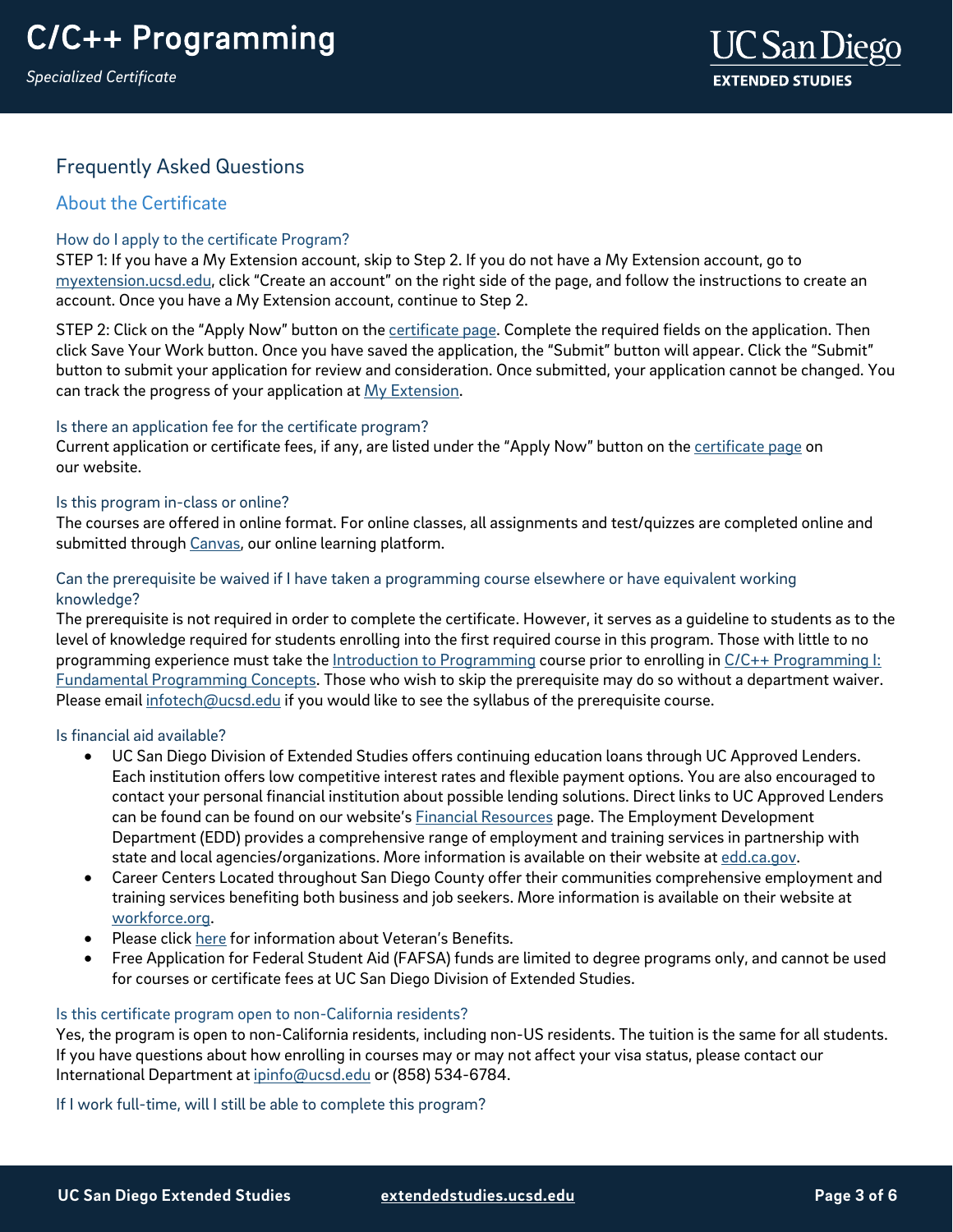Yes. Our programs are designed to be working-student friendly and most of our students are working professionals. The courses are typically three units, which amounts to approximately 27-30 hours of class time.

#### Will I get any hands-on experience in the program?

Most courses combine theory with hands-on exercises.

#### Is the program accredited?

UC San Diego is accredited by the Western Association of Schools and Colleges (WASC). UC San Diego Division of Extended Studies — like all other UC San Diego schools, colleges, and departments — is accredited by WASC through the University. All courses and certificate programs offered by UC San Diego Division of Extended Studies have been developed and are administered in accordance with Division of Extended Studies policy and the regulations of the Academic Senate of the University of California.

#### Will this program prepare me for a certification exam?

This program is not aligned with any one certification exam. Our programs are designed to provide students with knowledge that will make them valuable in the workforce.

#### Do you provide job or internship placement?

No, we do not currently offer job placement assistance, internships, or career services assistance.

## About the Courses

#### When does course enrollment open for each quarter?

Our classes post to our website and become open for enrollment approximately two months prior to the new quarter starting. If you would like to get an email reminder you can sign up for our newsletter(s) in My [Extension,](https://myextension.ucsd.edu/) under the "Preferences" tab.

#### When should I enroll in a course?

We recommend enrolling as soon as possible, as occasionally classes will reach capacity.

#### Once I have enrolled in a course, when will I get online access to it?

If you have enrolled at least three days before the course begins, you will have access starting on the first day of class. You should receive an email from Student Services with instructions for how to login to the course. If you have enrolled on or after the start date of the course, you will have access to the course within one business day.

#### How are the online courses formatted?

Online courses are asynchronous with prerecorded lectures, corresponding PowerPoints, and subsequent materials as provided by the instructor. They have a start and end date but all the lessons are uploaded to our Learning Management System, so that you can learn at your own pace. However, please be aware that you may have weekly assignments, quizzes and/or tests that are due on specific dates. To access your online course, first login to your [My Extension](https://myextension.ucsd.edu/?_ga=2.164519549.353684319.1571935825-2027605279.1571935825) account, next select "My Courses" from the menu. From your list of courses, select the course you would like to access, and click the link that appears in the "Location" section. You will then be redirected to the Learning Management System (LMS) where your course is located.

We are currently using Canvas as our (LMS) for all our online courses. While students do not get access to their respective courses until the first day of the course, we encourage students who are new to Canvas to click on the following link to Canvas and: [Take a Free Tour of Canvas.](https://ucsdextension.zendesk.com/hc/en-us/articles/360039110812--Take-an-online-course-tour-Canvas-)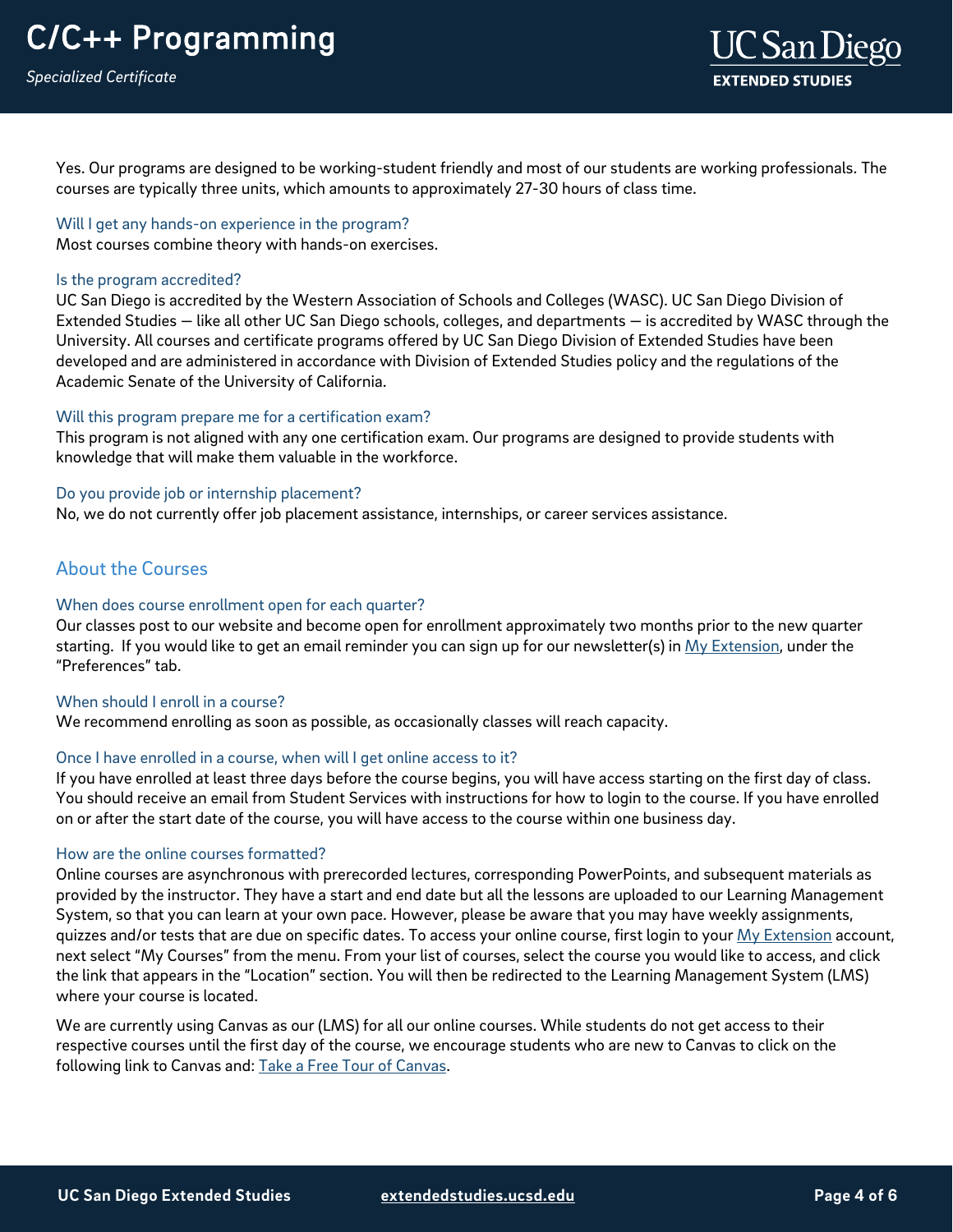#### For online courses, will I ever need to attend in person?

The online courses in this program are offered entirely online. All course requirements, including lectures, tests, quizzes, and assignments will be completed online. You will not be required to attend in person.

#### What if I am having trouble with my Learning Management System or My Extension?

Please contact Student Services at (858) 534-3400 or *unex-reg@ucsd.edu* if you experience any issues logging in to any of our systems.

#### When does enrollment for a course close?

Enrollment in a course may be closed for one or more of the following reasons:

- The course is at capacity. If the course is at capacity you will only be able to join the waitlist. If space becomes available in the course, students on the waitlist are contacted in the order they joined the waitlist.
- The course has progressed to a point where students will no longer be able to make-up missed work and be successful in the course.
- The course is cancelled due to low enrollments.

For all three of these reasons we recommend students enroll early in their courses of interest.

#### When is the refund deadline for courses?

The refund deadline for courses in this program is typically one week after the start of the course. This allows you to enroll in a course and participate in the course for approximately one week to determine if the course is a good fit. Then, if needed, either you may either transfer your enrollment to a different course or submit a drop request. The exact refund deadline for each section is listed in the section notes.

#### What are the grading options for courses?

You can take courses for one of three options: Letter Grade, Pass/No Pass, or Not for Credit. If you are taking a course towards a certificate you *must* complete your courses for credit (i.e. Pass/No Pass or Letter Grade) and receive a C-/Pass or higher grade. Grades below a C-, No Pass, and Not for Credit will *not* count towards certificate requirements.

#### How will I receive my final grade?

Once the course is completed, the instructor has 10 working days to submit your grades. After the grades have been posted, you can view and print them via [My Extension,](https://myextension.ucsd.edu/) your online education management portal. Please contact Student Services at 858-534-3400 or *unex-reg@ucsd.edu* if you experience any issues with logging in.

#### What kind of credit do Learn?

The courses in this program are post-baccalaureate, professional-level, credit bearing courses. Credit earned in these courses may lead to the award of a formal certificate by UC San Diego Division of Extended Studies or may be applied toward an academic degree or professional credential, *subject to the approval of the receiving institution*.

If you wish to transfer credit, it is your responsibility to confer with the receiving institution before enrolling, as each individual academic institution decides whether or not to accept Division of Extended Studies credits.

#### Are courses transferrable?

UC San Diego Division of Extended Studies is not a degree granting institution, however many UC San Diego Division of Extended Studies courses can be transferred to other colleges or universities. The transferability of credit is determined solely by the *receiving* institution. You should discuss how your individual courses will transfer with the Office of the Registrar at the receiving institution *prior to enrolling*.

#### Can I take a course without registering for the certificate?

Yes, you may take any course in this program without registering for the certificate, provided you have fulfilled any and all prerequisites for the course.